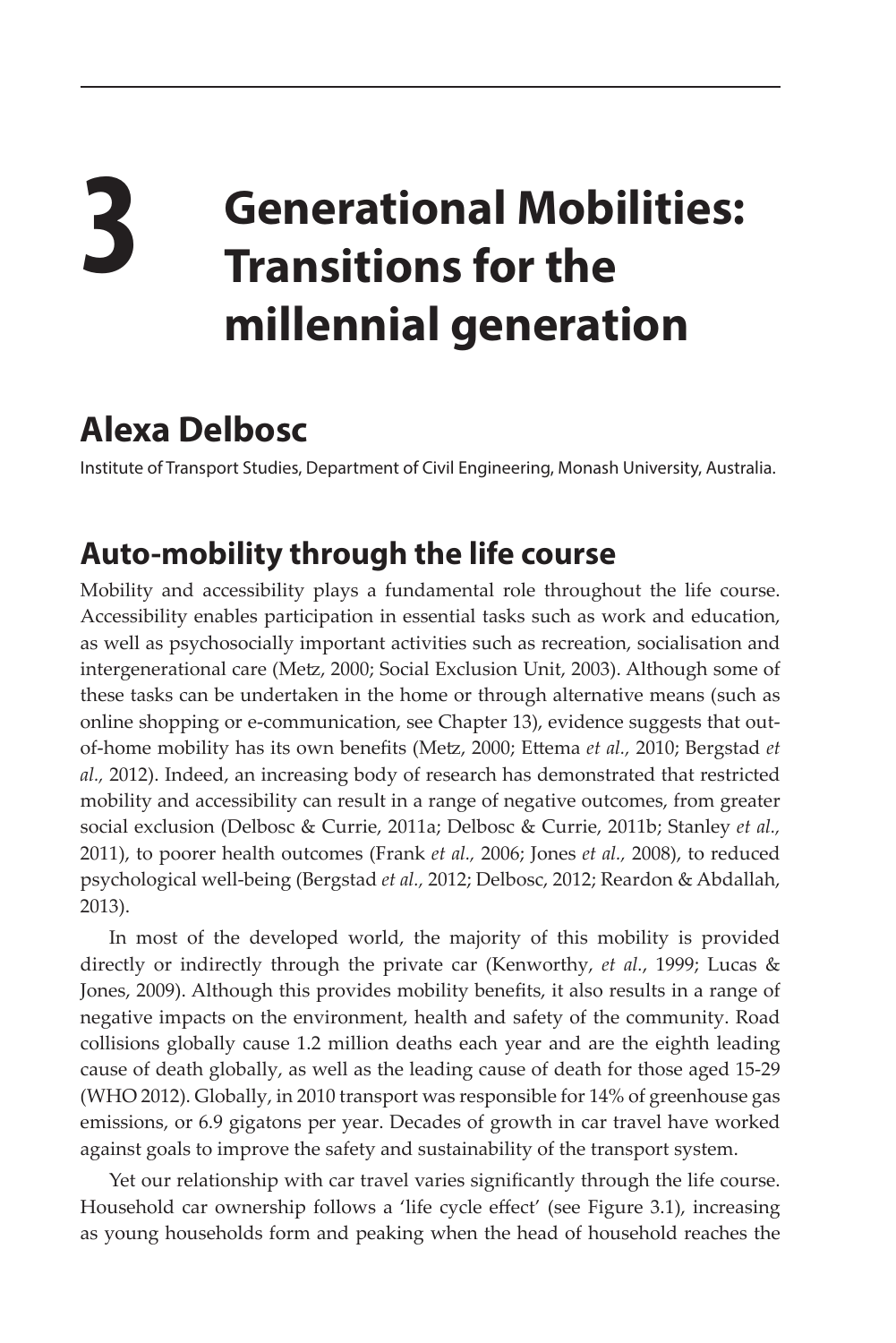mid-40s; from there, car ownership declines (Dargay & Vythoulkas, 1999). Part of this pattern is a reflection of household size (first as households form, then have children, then children move out), yet even car ownership *per adult* tends to follow a similar pattern (Klein & Smart, 2016). The reason for this is that the role of the car changes through the life cycle.



**Figure 3.1:** Car ownership by generation cohort across the life cycle. Adapted from Dargay and Vythoulkas (1999).

Babies and young children are entirely dependent on adults for their mobility and these trips are increasingly being conducted in cars rather than on foot or by bicycle (Fotel & Thomsen, 2002). In addition, as part of a greater shift toward supervised parenting, children have less freedom of movement than in the past (Fotel & Thomsen, 2002). Whereas in the past children were more likely to engage in unstructured, unsupervised play throughout the local neighbourhood, modern childhoods are characterised by scheduled and supervised activities, usually facilitated by car travel (Hofferth & Sandberg, 2001). So too the journey to school has transitioned away from a walk or bike ride to the closest school and is more likely than in the past to take place in the back of the family car (Department for Transport, 2007; McDonald, 2007). This has potentially discouraging implications for the future of sustainable transport, as there is evidence that parental attitudes toward independent travel of children influence their travel habits through adolescence and young adulthood (Baslington, 2008; Driller & Handy, 2013; Thigpen & Handy, 2016).

In adolescence, teenagers seek and are granted greater freedom of movement. Their travel and activity needs – including after-school activities, sporting, visiting friends and part-time employment – become more complex and independent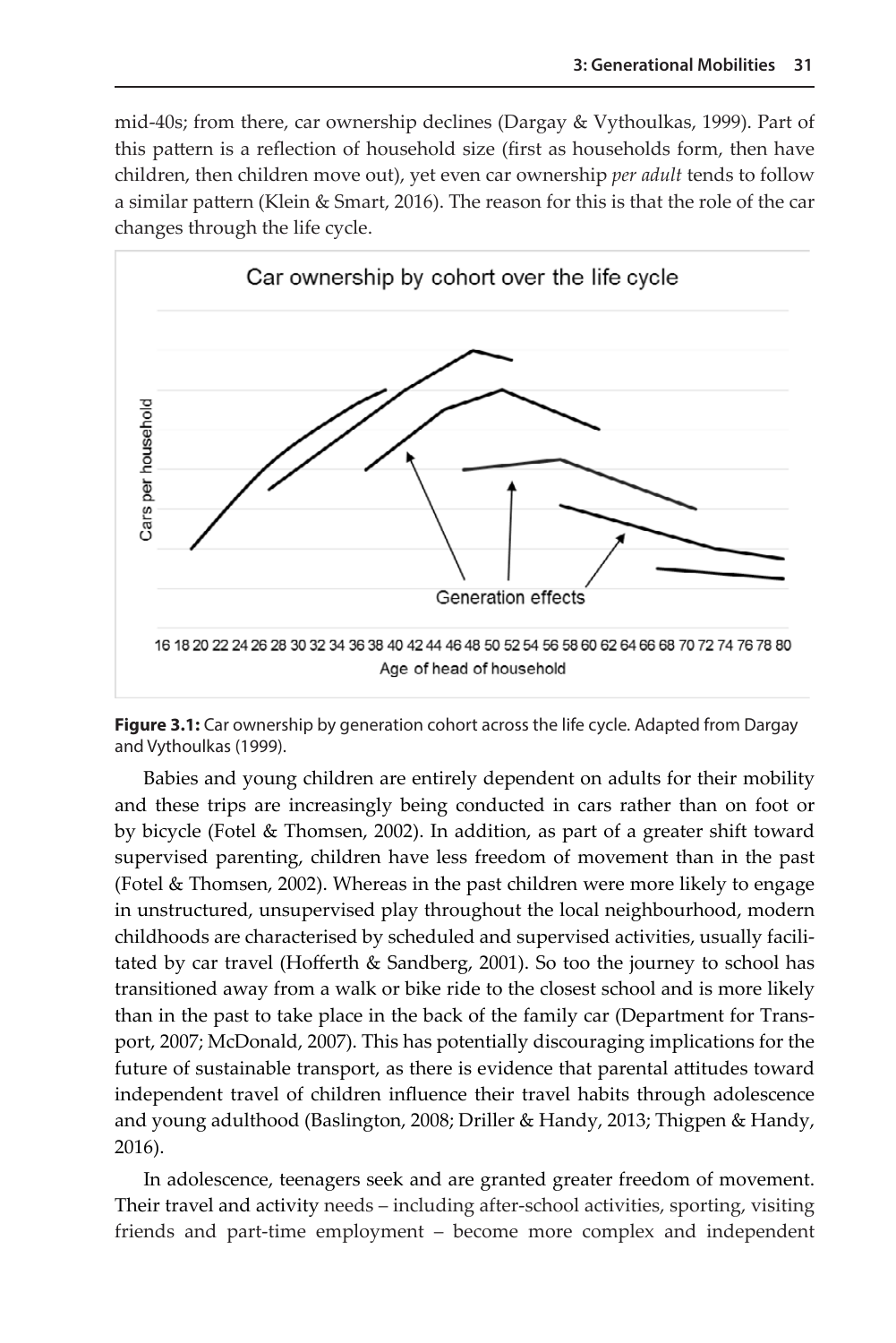(Currie, 2007). This is also the small window in the life course when the only way a young person can practice fully independent mobility is through 'alternative' transport modes – walking, cycling, skateboarding or taking public transport. There is a strong suggestion that adolescents would prefer to use these modes when they are feasible and available (Currie, 2007). The alternative, relying on getting lifts (generally from parents or other family members), can put significant time pressures on other household members (Bell & Currie, 2007).

For many young people, the chance to get a driving licence then becomes the ultimate expression of independent mobility (Nakanishi & Black, 2015). Especially for those teenagers who had to rely on parental lifts, getting a driving licence provides their first taste of freedom. In cities with an auto-centric transport system, access to a car broadens the potential pool of locations to work, study, shop and live, expanding economic opportunity (Cervero *et al.,* 2002). However at the same time, young adults tend to have fewer economic resources to pay for a motor vehicle, forcing many young people to actively balance the trade-offs between the additional mobility and additional cost of a car. This is a time of life when young people are still exploring where to live, where to work, what to spend their money on and what to save money for.

These choices about where to live, where to work and how to travel tend to lock into place when people transition into the traditionally 'adult' life stages of full-time work, purchasing a home, cohabitation and raising a family (Nakanishi & Black, 2015; Schoenduwe *et al.,* 2015). Each of these life stage transitions is associated with higher rates of drivers licensing (Delbosc & Currie, 2014a). Cohabitation usually requires a compromise between two different job locations, often balanced against the current or future need for family amenities. These compromises often require one or more household vehicles to manage these travel needs. This is only exacerbated in households with children, who in turn develop their own travel needs.

In the context of societal pressures to increase sustainable travel, this transition into 'adult' life stage, and the associated shifts in travel mode choice, is a crucial window of time. There is clear evidence that once driving has become a habitual behaviour it becomes ingrained in how households organise their daily lives (Gärling & Axhausen, 2003; Verplanken & Orbell, 2003). This tends to set up life-long travel habits that are difficult to change, even when people reach later life stages (Nakanishi & Black, 2015).

When households reach the 'empty nest' stage and retirement, travel needs change once again. Although work may become less central during this transition, work and home locations and travel habits are likely to be strongly entrenched. Once households have become accustomed to choosing their shopping, leisure and socialisation destinations based on the freedom provided by the private vehicle, it is not common for households to willingly forgo that mobility (Nakanishi & Black, 2015).

Eventually people do lose the physical ability to drive a motor vehicle, and where no alternative travel methods are available the loss of a driving licence